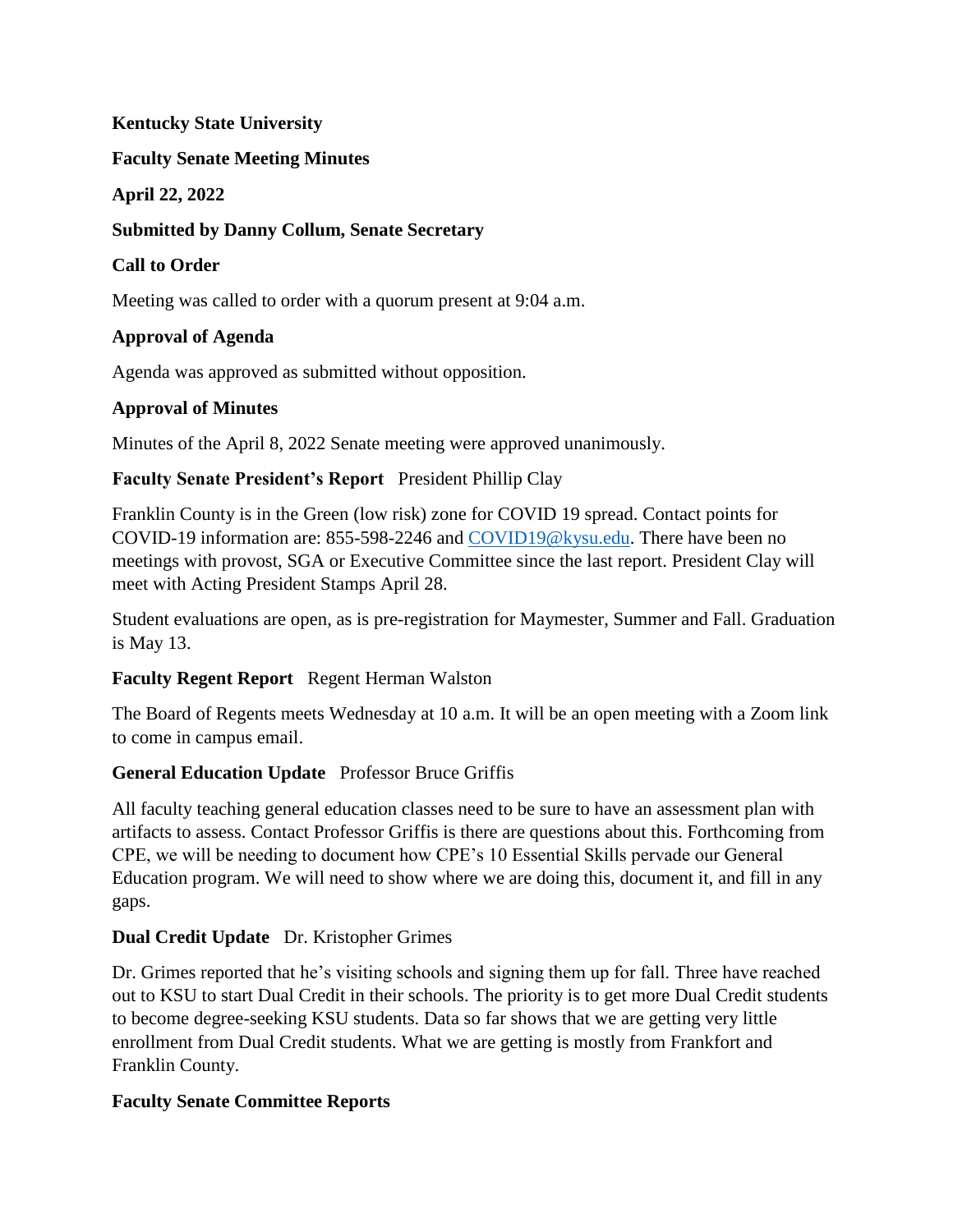### **Academic Policy Committee** . Senator Kristopher Grimes

An attendance policy is in progress.

### **Curriculum Committee** Senator Changzheng Wang

No meeting and no report.

#### **Professional Concerns Committee** Senator Gary Stratton

The committee is working with the provost and Dr. Thompson of CPE regarding the suspended tenure and promotion process. The committee has also communicated with facilities about trash and HVAC issues in some buildings. Issues flagged for next year's committee include a process for setting adjunct pay. From various senators came suggestions that PCC should examine the awarding of credit toward tenure and promotion for work at other institutions and the place of Dual Credit in load calculation for full-time faculty.

#### **Budget and Academic Support Committee** Senator Jennifer Ballard-Kang

BASC has invited Interim CFO Shields to our next meeting, and he will attend. Anyone who wants to join that meeting should email Jennifer Ballard-Kang.

#### **Other Business**

On behalf of the Faculty Elections Committee, Dr. Ballard-Kang noted that nominations are needed for Faculty Senate at large representative, University Tenure and Promotion Committee, the Post-Tenure Review Committee, and the Faculty Recognition Committee. Questions were raised by senators about the accuracy of the current committee rosters for some of these. Other senators questioned whether we should even elect a Tenure and Promotion Committee for next year since tenure has been suspended by the provisions of HB 250. Senators noted that the Faculty Senate Executive Committee should consider these questions.

### **Adjournment**

The Faculty Senate adjourned at 10:19 a.m.

#### **Attendance Senators** Kristopher R Grimes Rozina Johnson Bobby Walter Daniel D Collum Gary Stratton Barbara Witty Nkechi Amadife Bruce Griffis Alex Lai Fariba Bigdeli Noel D. Novelo Jens Hannemann